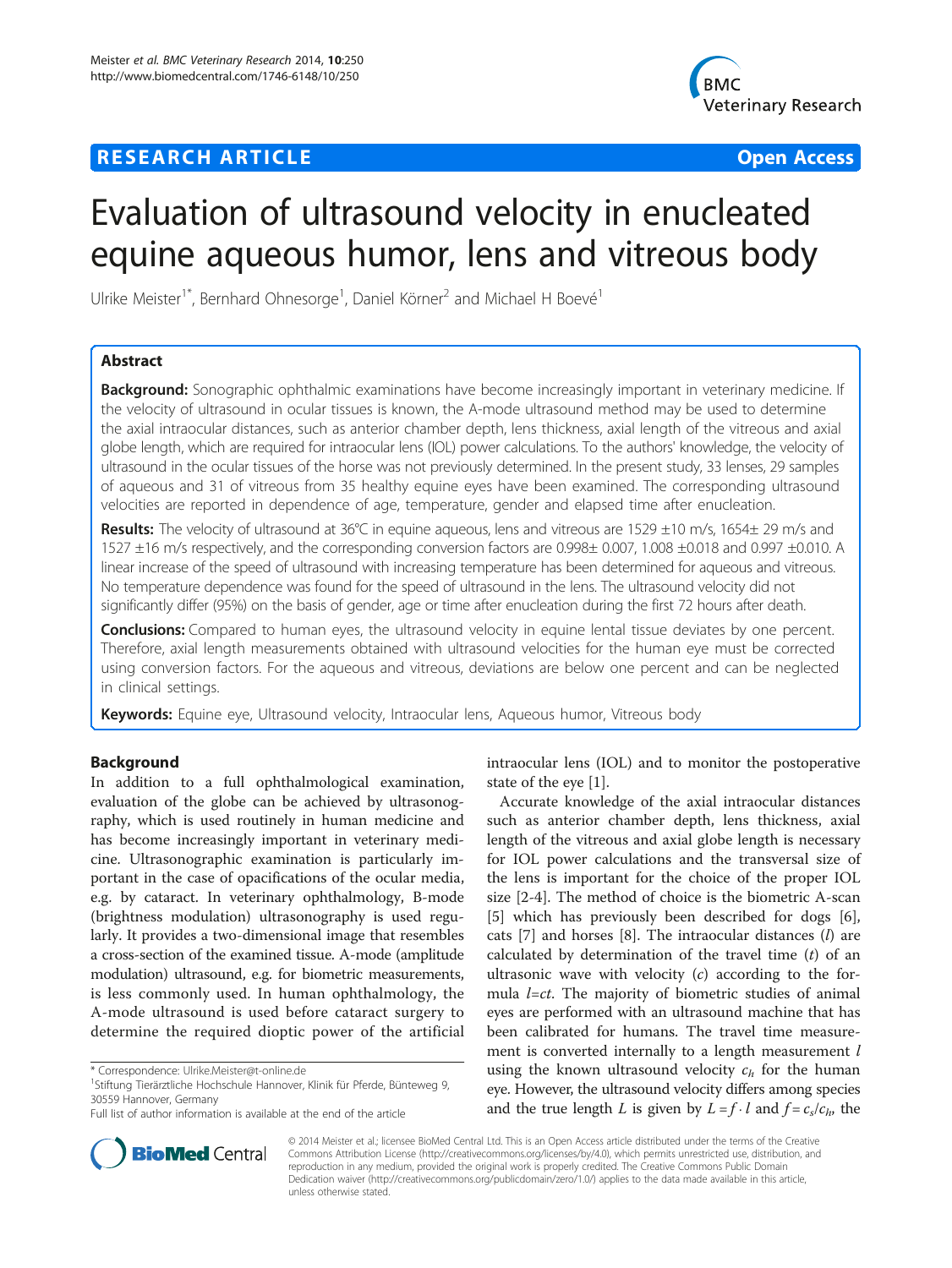conversion factor, where  $c_s$  is the ultrasound velocity of the examined species. It is therefore necessary to know the exact velocity of ultrasound propagation in the different ocular media for the species examined. In general, the ultrasound velocity depends upon different factors, including the ultrasound frequency and the type and temperature of the tissue examined.

The ultrasound velocity through ocular tissues has already been examined for humans and several animal species [\[2,9](#page-5-0)-[15\]](#page-5-0). These studies indicate that the values for the velocity of ultrasound in lental tissue differ considerably among species, whereas no difference for the aqueous and vitreous is reported. The axial lens thickness is an important factor for the calculation of dioptic IOL power following the usual formulas of Retzlaff and Binkhorst and its accurate determination is, hence, very important [[16\]](#page-5-0). A deviation of 50 m/s for the speed of ultrasound in a human lens already leads to uncertainty potential aberration of 0.5 D for the IOL power [\[17](#page-5-0)]. Therefore, considering different species, it is generally insufficient to estimate the IOL power by simply using the ultrasound velocity of the human lental tissue. The exact velocity for the horse should be used to achieve emmetropia in the eye. Visual soundness is very important for the pleasure and performance horse. A visually compromised horse may show abnormal behaviour and the rider faces an unpredictable, frightened animal [[18\]](#page-5-0).

To the authors' knowledge, the velocity of ultrasound in the ocular tissue of the horse has not been examined previously. The purpose of this study was to evaluate the velocity of ultrasound in equine aqueous humor, lens and vitreous in relationship to the factors age, temperature, gender and elapsed time after enucleation. The corresponding conversion factors have been calculated and implications for clinical ophthalmology are discussed.

## Methods

Equine eyes were obtained from several slaughterhouses. Post mortem, every globe was enucleated and macroscopically examined. Afterwards the globes were immediately placed in a saline solution (0.9% Sodium chloride). All samples were cooled during transport. Only eyes without any signs of previous ophthalmic disease such as cataract or liquefaction of the vitreous body were examined. Depending on storage and the elapsed time after enucleation, the eyes were divided in three groups. Group A consists of 12 lenses, 10 samples of aqueous and 10 of vitreous, and the ocular tissues were stored at 8°C and examined within 12 hours after death. The eyes in group B were stored at 4°C and examined within 48 hours after death. This group consists of 11 lenses, 13 samples of aqueous and 12 of vitreous. Group C consists of eyes that were frozen at −18°C and examined within 72 hours after death, which amounts to 10 lenses, 6 samples of aqueous

and 9 of vitreous. For some eyes, it was not possible to harvest enough aqueous or vitreous tissue for measurements. In addition, two lenses were damaged during the dissection process and excluded from the study.

Prior to examination, all eyes were adjusted to room temperature. In total, 35 healthy eyes were used for this study, out of which 17 eyes were from female and 18 from male horses. The age of the horses ranges from 6 to 22 years.

Preparation of the enucleated eyes started for group A within 12 hours, for group B within 48 hours and for group C within 72 hours post mortem by obtaining samples of the aqueous and vitreous, which were then stored in the sample-holders. The sclera was removed using scissors and the cornea was carefully separated to preserve the lens. Any remaining zonular material and vitreous was removed and the lens was placed in its respective sample holder. The examination of all ocular tissues occurred using three specially crafted sample holders, which consist of a copper frame to enable quick thermalisation and two Plexiglas plates, one of which was removable. The tissue sample was placed between the Plexiglas plates. The sample holder for the lens, aqueous and vitreous had sizes of 10 mm, 7 mm and 5 mm, respectively, in order to enable the tissue to be in full contact with the Plexiglas plates, thus securing a connection of the ultrasound signal between sample and holder without trapped air. By using sample holders with a fixed extent, the thickness of the tissue to be examined was determined accurately. In particular, measurement errors of the ultrasound velocity in the lens due to deformation for the length measurement, e.g. by the use of a manual calliper, could thus be avoided. The travel time of the ultrasonic wave was measured using the impulseecho method, which requires only a single transducer for ultrasound emission and registration. The ultrasound probe was directly connected to the first Plexiglas plate of the sample holder and a part of the ultrasound signal was transmitted through the sample (A-scan). Due to the difference of the refractive index between the Plexiglas and the sample, a clear signal could be assigned to the reflected wave corresponding to the transition between the first Plexiglas plate and the sample, as well as for the transition from the sample to the second Plexiglas plate. Therefore, a direct determination of the travel time  $(t)$  of the ultrasonic wave through the sample of thickness (d) was possible. Different setups for the measurement of the velocity of ultrasound such as the substitution technique or the double transmission technique have been described previously [[9,10,19,20\]](#page-5-0). In the present study the double transmission technique was used and the velocity (c) is then provided by the formula  $c=2d/t$ .

The speed of ultrasound depends on the frequency of the ultrasound waves. For the present study, ultrasound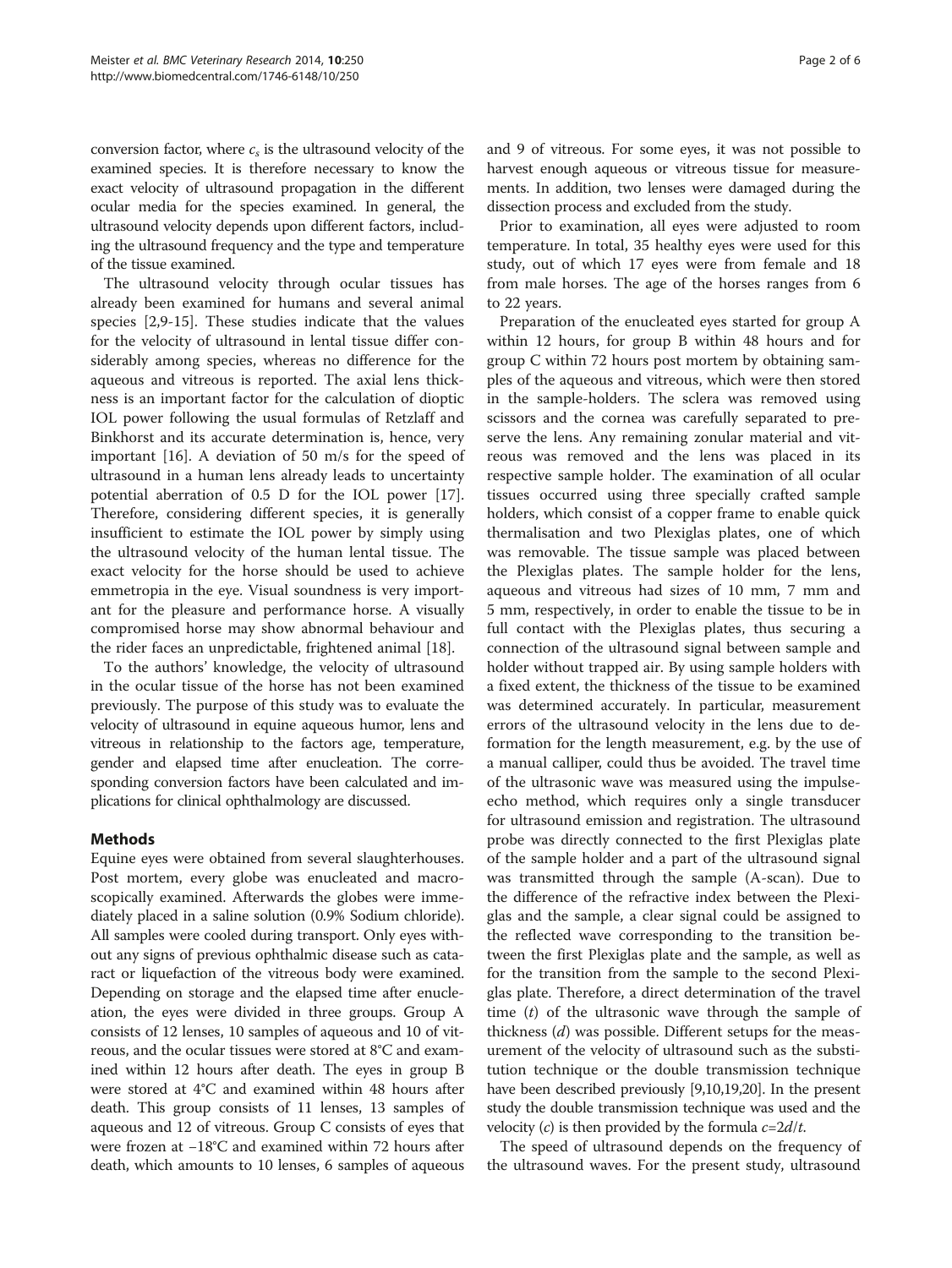equipment with a frequency range of 1 to 4 MHz was available. A 4 MHz transducer was used throughout. In order to obtain reference values, the ultrasound velocity for distilled water was measured for each sample holder separately and used to calibrate the experimental setup.

Temperature-dependent changes in the velocity of ultrasound were determined from 32°C to 40°C in 2°C increments by placing the sample holders in a temperaturecontrolled water bath. For each measurement, five minutes of temperature adjustment were given.

For the velocities and conversion factors, the average and the standard deviation from the respective data subsets have been calculated. All hypotheses are evaluated using an appropriate variant of Student's  $t$ -test using a significance level of  $\alpha$ =0.05. Regression curves are computed using the method of least squares and for linear regressions we give the value of Pearson's correlation coefficient r, which is related to the coefficient of determination  $R^2$  by  $R^2 = r^2$ .

## Results

Figures 1, 2 and 3 show the ultrasound velocity in the equine aqueous, lens and vitreous depending on the temperature for three separate sample groups that differ in time after enucleation and storage. The mean velocity for each tissue did not significantly depend (95%) on the time after enucleation and storage.

Hence, values for all sample groups have been averaged and the values for the velocity of ultrasound through aqueous, lens and vitreous at  $36^{\circ}$ C were  $1529 \pm 10$  m/s,  $1654 \pm 29$  m/s and  $1527 \pm 16$  m/s and the conversion factors were  $0.998 \pm 0.007$ ,  $1.008 \pm 0.018$  and  $0.997 \pm 0.010$ .

A linear regression curve was plotted for the data averaged over all three sample groups. The result of this is



shown in Figure [4](#page-3-0) and the value of the linear coefficient for lental tissue, which characterises the temperature dependence, is not significantly different from zero (95%). In contrast, the velocity of ultrasound in aqueous and vitreous increases significantly (95%) with increasing temperature and this was confirmed by a linear correlation. The corresponding regression formulas are depicted in Figure [4](#page-3-0) and amounted to  $c(m/s) = (1.23 \pm 0.13) \cdot T({}^{\circ}C) + (1485 \pm 5)$ for the aqueous with correlation coefficient  $r=0.98$  and  $c(m/s) = (2.63 \pm 0.33) \cdot T({}^{\circ}C) + (1430 \pm 12)$  for the vitreous with correlation coefficient  $r=0.98$ . No significant difference (95%) in the velocity of ultrasound between male and female individuals could be demonstrated. The





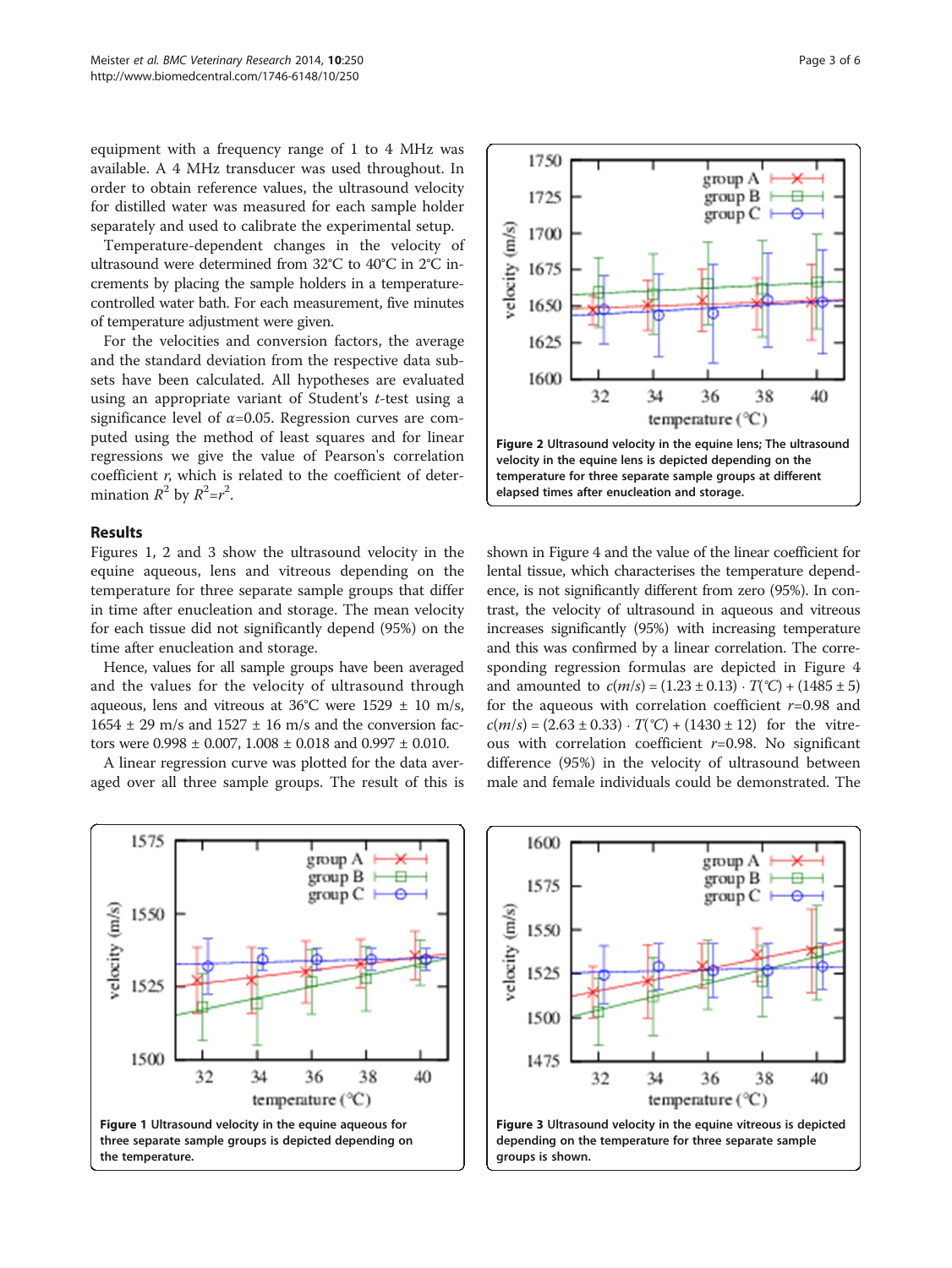

### Discussion

We have calculated conversion factors for the three types of healthy equine ocular media, which are useful to correct the calculations of axial intraocular distances



that are based on the speed of ultrasound in the human eye. The speed of ultrasound in human aqueous, lens and vitreous at 37°C are 1532 m/s, 1641 m/s and 1532 m/s respectively [[21](#page-5-0)]. The corrections for aqueous and vitreous are on a sub-percent magnitude and it is therefore safe to neglect these in a clinical setting. The correction for the equine lens, which is 1.008(18), is on a percent-level and in this respect closer to the human lens than to the values that have been reported for pig, dog and rabbit lenses, which are 1.024, 1.040 and 1.055 respectively [\[10](#page-5-0)].

The present study shows that the speed of ultrasound through the optical media of the equine eye does not change during the first 72 hours after enucleation. In a previous study in human eyes it was concluded that there is no measurable change in the velocity of ultrasound in ocular media during the first few days after death [[9\]](#page-5-0). Another study concerning the structure and regional water content of lenses in humans, cattle and pigs concluded that there are no changes in structure and water mobility within the first 3 days after death [[22\]](#page-5-0). Also the storage did not influence the speed of ultrasound. This was proved by our statistical analysis. As well in a previous study, which analyzed the thermal stability characteristics of the lenses of vertebrates, no effects of freezing on stability properties of the lens were observed [\[23](#page-5-0)]. We therefore assume that our results closely resemble the ocular ultrasound velocities in the living animal.

For the present study a 4 MHz transducer was used throughout, which is not the commonly used frequency for ocular ultrasound measurements. Axial length measurements with A-mode are generally conducted with a frequency of 8 MHz and B-mode ultrasonography with a frequency of 10 MHz [[3\]](#page-5-0). In previous studies a range of different ultrasound equipment has been used, operating at frequencies of 4 MHz  $[9]$  $[9]$ , 10 MHz  $[2,10,19]$  $[2,10,19]$  $[2,10,19]$  or 20 MHz [\[24\]](#page-5-0). The differences in the ultrasound velocity for separate frequencies have been described to be less than one percent [\[25\]](#page-5-0). We are therefore confident that it is sufficient to use a single frequency for all measurements.

Previous studies have shown that the human central corneal surface temperature is 34.8°C, which is 2.2°C lower than the average physiological body temperature [[26\]](#page-5-0). Other studies have indicated that the temperature within the globe increases from the cornea towards the more posterior structures [[26](#page-5-0)]. The anterior lens surface temperature in rabbits has been shown to be approximately 36°C, whereas the posterior lens surface was 38°C [[10](#page-5-0)]. Since the physiological body temperature of the horse varies between 37.5°C and 38.2°C, we assume the equine corneal temperature to be in the range of 35.3°C to 36.0°C.

As visible in Table [1](#page-4-0) the velocity of ultrasound in equine aqueous and vitreous matches values for a broad

<span id="page-3-0"></span>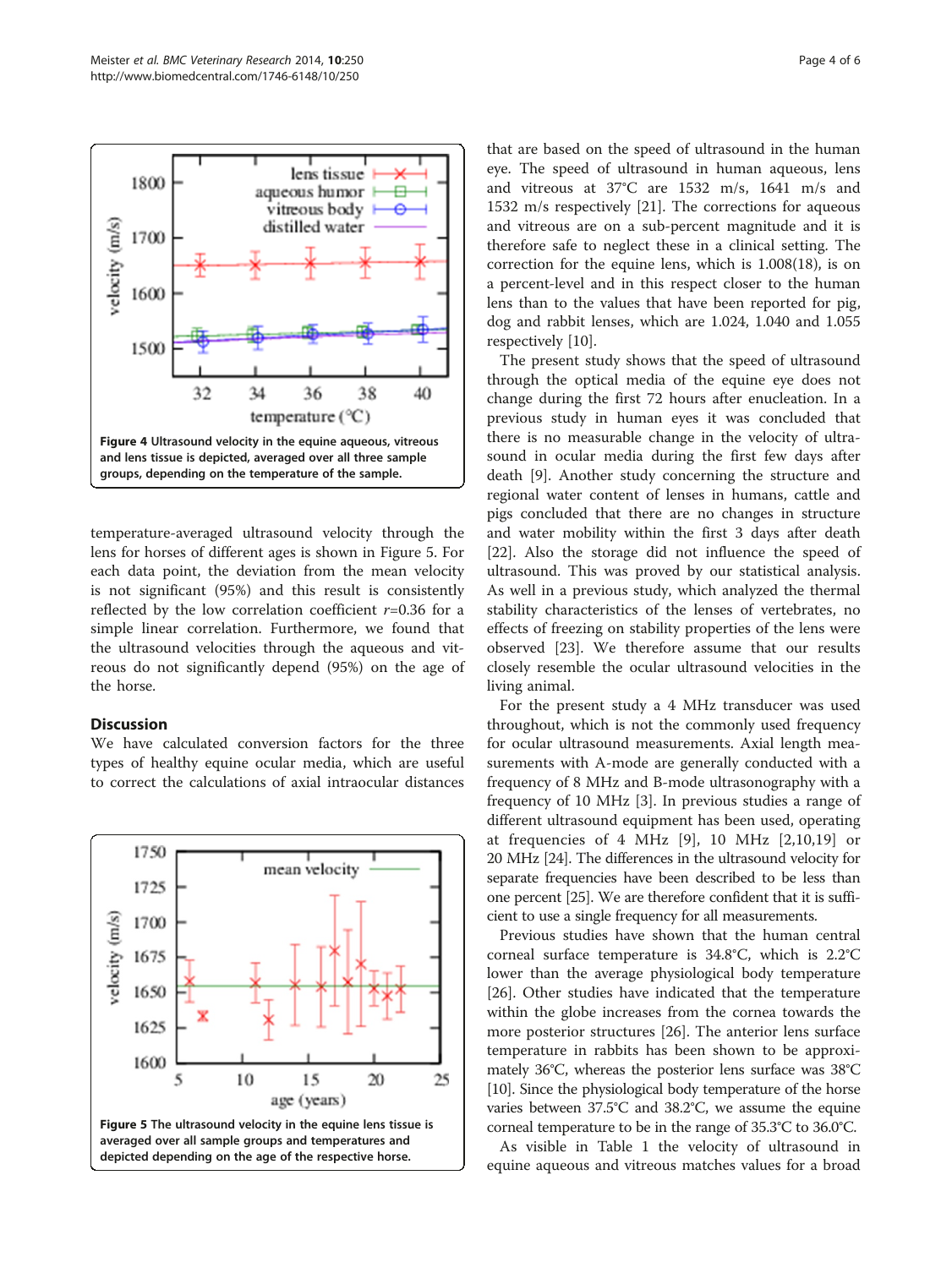<span id="page-4-0"></span>

|  |  |  |  |  |  |  | Table 1 Compilation of results from the literature for the ultrasound velocity in different ocular tissues |  |  |  |  |  |  |  |  |  |  |
|--|--|--|--|--|--|--|------------------------------------------------------------------------------------------------------------|--|--|--|--|--|--|--|--|--|--|
|--|--|--|--|--|--|--|------------------------------------------------------------------------------------------------------------|--|--|--|--|--|--|--|--|--|--|

| Study                       | <b>Species</b> | Temp.          | c aqueous (m/s) | c vitreous (m/s) | c lens (m/s)   |
|-----------------------------|----------------|----------------|-----------------|------------------|----------------|
| Jansson and Kock [9]        | Man            | $37^{\circ}$ C |                 | $1532 + 0.5$     | $1641 \pm 1.2$ |
| Oksala & Lehtinen [13]      | Cattle         | $22^{\circ}$ C | 1495            | 1495             | 1650           |
| Coleman, Lizzi [21]         | Man            |                | 1532            | 1532             | 1641           |
| Görig [10]                  | Dog            | $36^{\circ}$ C |                 | $1532 \pm 0.7$   | $1707 \pm 19$  |
| Görig [10]                  | Rabbit         | $36^{\circ}$ C |                 | $1531 \pm 1.1$   | $1731 \pm 21$  |
| Görig [10]                  | Pig            | $36^{\circ}$ C |                 | $1532 \pm 0.8$   | $1681 \pm 6.3$ |
| Osuobeni and Hamidzada [11] | Camel          | $20^{\circ}$ C |                 |                  | $1686 \pm 16$  |
| Hamidzada and Osuobeni [27] | Camel          | $20^{\circ}$ C | $1499 + 23$     | $1497 + 24$      |                |
| Present study               | Horse          | $36^{\circ}$ C | $1529 \pm 10$   | $1527 \pm 16$    | $1654 + 29$    |
| Coleman, Lizzi [20]         | Man Cataract   | $37^{\circ}$ C |                 |                  | $1629 \pm 38$  |

range of different species like human, bovine, canine, rabbit, porcine and camel [[9,10,13,21,27\]](#page-5-0). Both values lie slightly above the ultrasound velocity of distilled water, which is 1521 m/s at 36°C, and this further supports the hypothesis that the speed of ultrasound in aqueous and vitreous is dominated by its water content for all species. Consequently, we found that the speed of ultrasound in these ocular tissues increases with increasing temperature, which has been described for other species as well [\[2,10](#page-5-0)]. In contrast, our results for the velocity of ultrasound in equine lenses do not indicate a temperature dependence. However, another study reports an increase of the speed of ultrasound in porcine ocular lental tissue with rising temperature [[12](#page-5-0)]. The considered temperature range in this study is greater  $(23^{\circ}C - 37^{\circ}C)$ than in the present study. Yet, the regression formula c =1642,61 +1,00 x T (m/s) shows that the temperature dependence is very small. It is known that the speed of ultrasound of a tissue highly depends on its content of protein and water. The temperature dependence of ultrasound is mainly determined by the respective dependence of the compressibility. For water, the compressibility decreases for increasing temperature up to a minimum at 67°C, i.e. the ultrasound velocity increases. For all other liquids however, the ultrasound velocity decreases and the sign of the temperature coefficient is different. The human lens consists of about 66% of water and 34% of protein [[22](#page-5-0)]. Concerning lental proteins, two groups can be distinguished, soluble and insoluble, and the ratio of these vary with species and age [[3\]](#page-5-0). The water content of the lens, and thus the velocity of ultrasound (Table 1), also varies among species [\[22\]](#page-5-0) and lenses are therefore expected to show a different behaviour with changes of temperature.

In general, the amount of water in the lens consists of free and bound water. The ultrasound velocity of free water is lower than of bound water. The cortex has the highest percentage of free water, whereas the nucleus

consists of a low amount of free water and a high amount of protein-bound water [\[22](#page-5-0)]. Hence, it can be expected that the speed of ultrasound in the lental periphery (cortex) is slower than in the nucleus [[24\]](#page-5-0). The equipment used in this study was not suited to resolve these differences and we determined the ultrasound velocities in average for the lens as a whole.

The amount of free water in the human lental nucleus increases during the aging process [\[22,28](#page-5-0)] and a decrease of the ultrasound velocity for older horses may therefore be expected. However, in the present study, no significant correlation (95%) between age and velocity of ultrasound for horses between 6 and 22 years of age could be determined. Due to a lack of samples, no conclusion can be drawn for horses older than 22 years. In a study of human lenses with a wider age distribution, a correlation between the velocity of ultrasound and age was found [[20\]](#page-5-0).

In a previous study it was reported that the speed of ultrasound is slower in cataractous lenses, compared to healthy lenses, because of the increased water content [[20\]](#page-5-0). Another study describes that during cataract formation the content of bound water in the lental nucleus is decreasing in favour of "free" water [\[22](#page-5-0)]. Therefore, the ultrasound velocity decreases as well. For a correct determination of the axial ocular dimension in equine cataractous eyes further evaluations of such eyes are necessary.

#### Conclusions

The main result of this study is the calculation of the conversion factors which are essential to correct axial ocular dimensions measured with ultrasound equipment calibrated for human use. We found that the conversion factors for the aqueous and vitreous can safely be ignored. However, for the equine lens, the ultrasound velocity is significantly higher (95%) than in the human lens and measurements must be corrected.